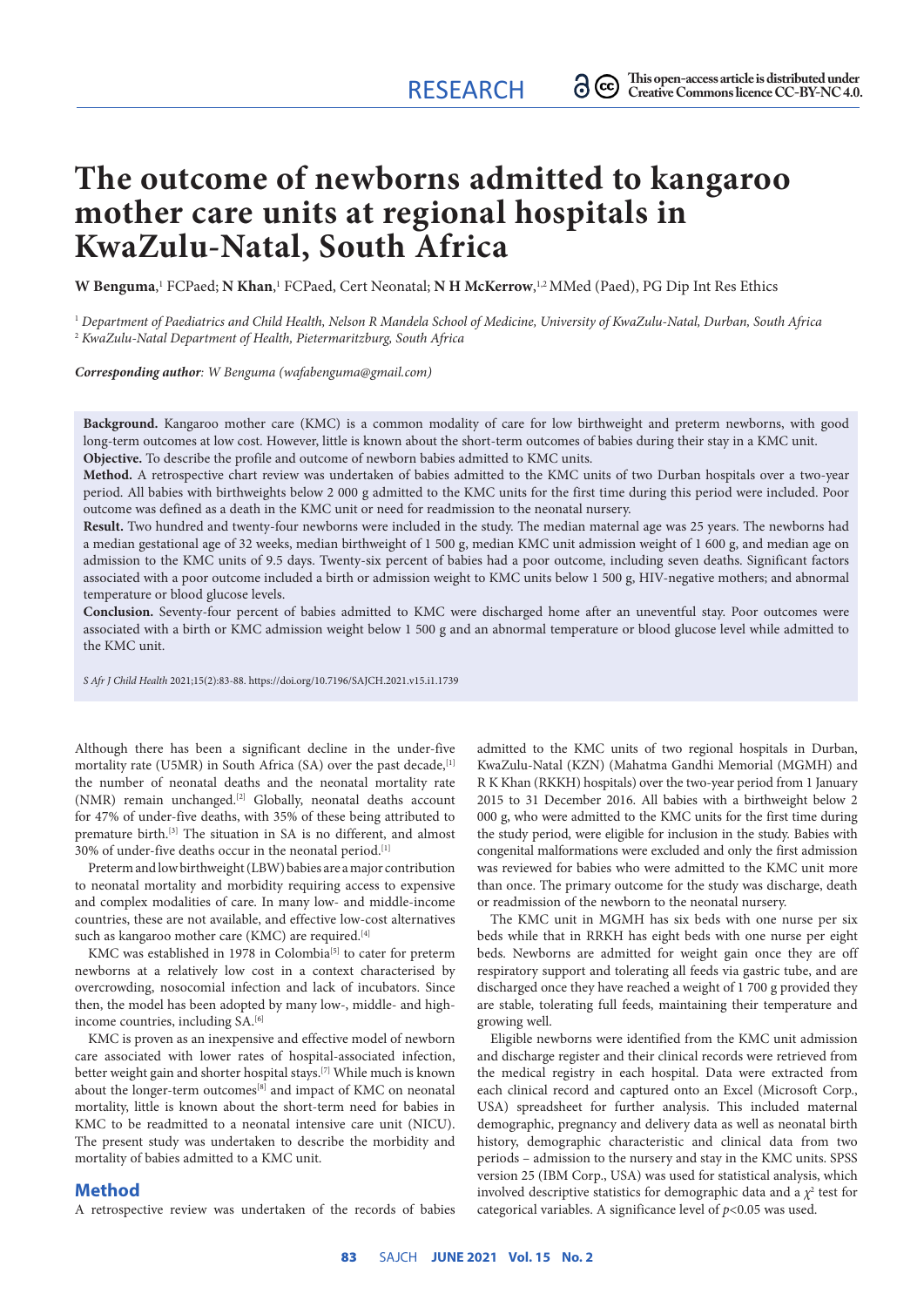The analysis included a description of mothers and newborns as well as a bivariate analysis comparing babies with an uneventful stay in the KMC units with those who had a poor outcome, i.e. they died or required readmission to the neonatal nursery.

Criteria for a poor outcome and readmission to the neonatal nursery included:

- feeding intolerance: any feeding difficulty including poor sucking, refusal or regurgitation of feeds
- neonatal jaundice: total serum bilirubin above the phototherapy line on the 2006 South African Neonatal Academic Hospital Guideline Chart
- anaemia: Hb <10 g/dL or a symptomatic baby with a higher Hb level
- sepsis based on:
	- clinical features core temperature >38.5°C or <36.0°C; tachycardia or bradycardia; tachypnoea
	- laboratory findings C-reactive protein (CRP) >1 mg/L; elevated or depressed total leukocyte count
	- positive culture
- hypoglycaemia: blood glucose <2.6 mmol/L
- hyperglycaemia: blood glucose >7.5 mmol/L.

As this was a retrospective chart review, no consent was obtained from parents of the neonates. Ethical approval was granted by the Biomedical Research Ethics Committee of the University of KwaZulu-Natal (BREC ref. no. BE455/17).

#### **Results**

During the study period, 615 newborns were admitted to the KMC units in both hospitals – 358 to MGMH and 257 to RKKH (Fig. 1). Clinical records were not found for 306 (49.7%) newborns (196 at MGMH and 110 at RKKH) but were found for 309 (50.3%) newborns (162 at MGMH and 147 at RKKH). Eighty-five newborns did not meet the inclusion criteria (72 with a birthweight above 2 000 g and 13 with a congenital malformation) and 224 newborns were included in the study. Of the newborns included in the study, 166 (74.1%) had an uneventful stay in the KMC unit; 51 (22.8%) newborns required readmission to the neonatal nursery; and seven (3.1%) died while in the KMC unit. In view of the small number of babies with an adverse



*Fig. 1. Sampling strategy and outcomes. (KMC = kangaroo mother care.)*

outcome when disaggregated to the individual hospitals, the data from the two hospitals were combined for further analysis.

Table 1 depicts the characteristics of the newborns included in the study. An equal number of newborns were delivered vaginally or by caesarean section. Although birthweights ranged from 800 - 1 900 g, most newborns had a birthweight between 1 000 and 2 000 g; a gestational age above 30 weeks; an Apgar score above 7/10; and did not require resuscitation. During their stay in the neonatal nursery, most newborns had neonatal sepsis; received at least first-line antibiotics; and required some respiratory support. Very few had an abnormal temperature or blood glucose level.

Characteristics with a statistically significant association with a poor newborn outcome included birthweight <1 000 g (53.0%;  $p=0.003$ ) and an abnormal temperature (54.0%;  $p=0.005$ ) and an abnormal blood glucose level (43.2%; *p*=0.035).

Table 2 shows the characteristics of mothers in the study. Twentyfour (10.7%) were less than 19 years of age, and 14 (6.3%) were above the age of 35 years. A poor outcome was more common among newborns of young mothers (33.4%) and lowest among those of older mothers; however, this difference was not statistically significant  $(p=0.645)$ . More than a third  $(36.6\%)$  of mothers were primigravidas and only three were grand multiparous. Most mothers received antenatal care (86.6%) and, of these, 24.8% had newborns with a poor outcome, compared with 33.4% of those who had not received antenatal care. Maternal HIV status was found to be statistically significant (*p*=0.017), although unexposed newborns had a higher rate of poor outcomes compared with exposed newborns (31.2% v. 16.5%). While pregnancy-related problems were common, chronic maternal diseases were associated with a higher rate of poor outcome; however, the numbers were small and not statistically significant.

Neither the age nor the presence of problems on admission to KMC were associated with poor newborn outcome. However, an abnormal temperature or blood glucose level or a new problem arising during admission to the KMC all had a statistically significant association with poor outcome (Table 3). All newborns were admitted to KMC for weight gain but for 38 (17%) this was compromised by the development of complications including feed intolerance, anaemia and other clinical problems. These newborns had a significantly higher rate of poor outcomes The frequency of a poor outcome increased with decreasing weight on admission to KMC, and a poor outcome was more common among newborns who had an abnormal temperature or blood glucose level during their admission to the KMC unit.

Table 4, with the final diagnoses of the treating clinicians, shows that the main reason for readmission to the neonatal nursery was neonatal sepsis (60.6%), and the main cause of death was aspiration pneumonia (42.8%).

#### **Discussion**

A quarter of babies admitted to the KMC units had a poor outcome – 51 (22.7%) required readmission to the nursery and 7 (3.1%) died, which is similar to other reports from southern Africa, e.g. Blencowe<sup>[21]</sup> reported a readmission rate of 15.8% in Malawi in 2005 and Kambarami et al.<sup>[18]</sup> reported a 28% readmission rate in Zimbabwe in 1999, although neither reported on the number of deaths.

The reasons for readmission to the nursery from the KMC unit differed between countries, with sepsis accounting for 55% of readmissions in KZN while 45% of readmissions in Zimbabwe were attributed to respiratory problems. Maternal problems (2.0% v. 5.0%),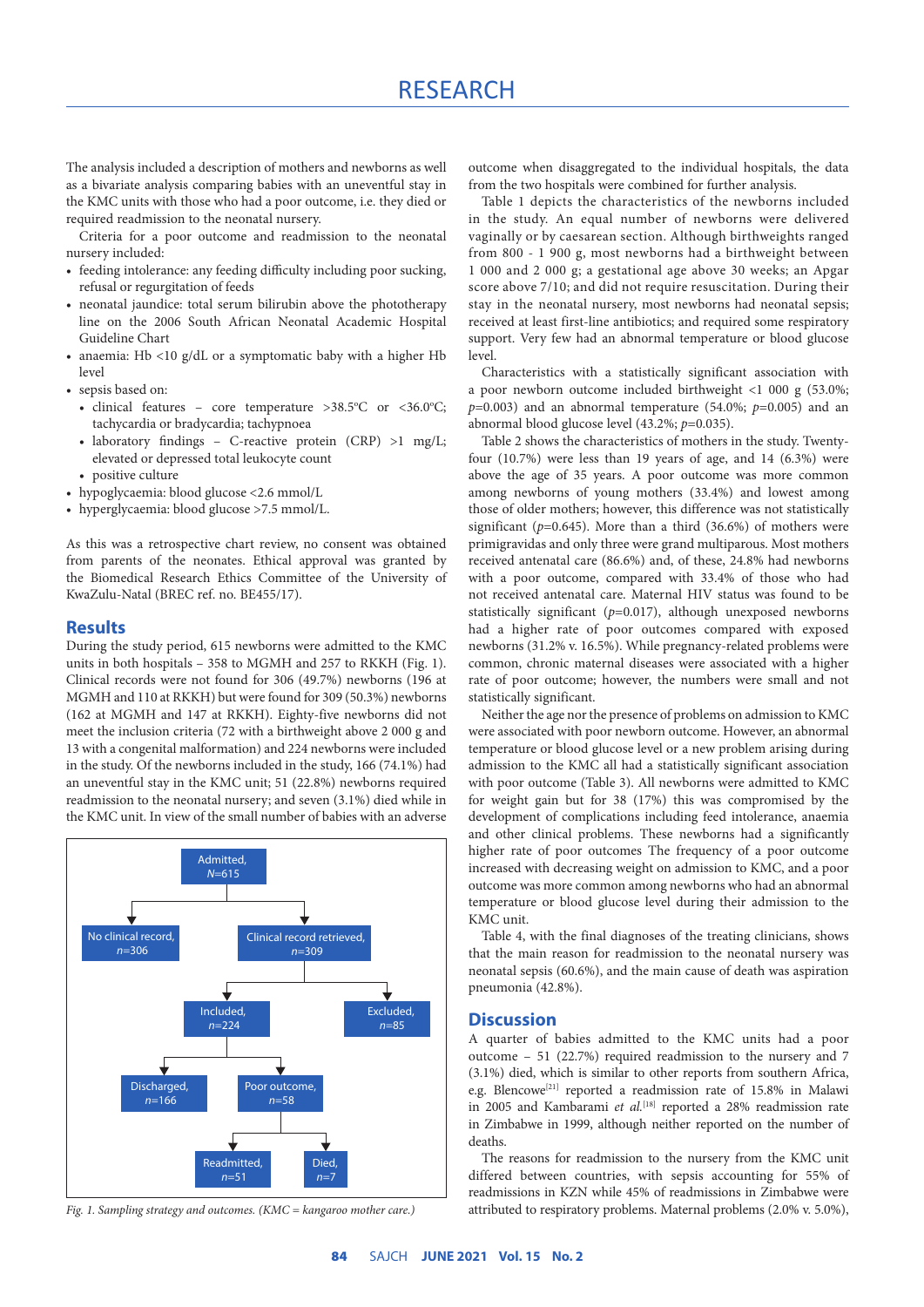## **RESEARCH**

| Discharge ( $N=166$ ), $n$ (%)<br>Indicator<br>Total ( $N=224$ ), $n$ (%)<br>Poor outcome $(N=58)$ , $n$ $(\%)$<br>$p$ -value<br>Mode of delivery<br>0.643<br><b>NVD</b><br>110(49.0)<br>80 (72.7)<br>30(27.3)<br>CS<br>114(51.0)<br>86 (75.4)<br>28(24.6)<br>Birthweight, kg<br>0.003<br>${<}1\,$<br>17(7.6)<br>9(53.0)<br>8(47.0)<br>102(45.6)<br>$1 - 1.5$<br>71(69.5)<br>31(30.4)<br>$>\!\!1.5$<br>105(46.8)<br>87 (82.8)<br>18(17.2)<br>Gender<br>0.103<br>Female<br>136(60.7)<br>106(78.0)<br>30(22.0)<br>Male<br>88 (39.3)<br>60(68.2)<br>28(31.8)<br>Gestational age, weeks<br>0.063<br>${\leq}28$<br>22(9.80)<br>15(68.2)<br>7(31.8)<br>$29 - 30$<br>58 (25.9)<br>37(63.8)<br>21(36.2)<br>$31 - 36$<br>137(61.2)<br>107(78.1)<br>30(21.9)<br>$\leq$ 37<br>7(3.1)<br>7(100)<br>$\boldsymbol{0}$<br>Apgar score (5 min)<br>0.347<br>$< 5$<br>17(7.6)<br>15(88.2)<br>2(11.8)<br>69 (30.8)<br>$5 - 7$<br>49 (71.0)<br>20(29.0)<br>${>}7$<br>138(61.6)<br>102(73.9)<br>36(26.1)<br>Resuscitation<br>0.805<br>159 (70.9)<br>None<br>118(74.2)<br>41(27.8)<br>Stimulation<br>21(70.0)<br>9(30.0)<br>30(13.4)<br>Bagging/O <sub>2</sub><br>35(15.7)<br>27(77.0)<br>8(23.0)<br>Antibiotics<br>0.743<br>None<br>9(4.0)<br>7(77.0)<br>2(23.0)<br>1st-line<br>95 (67.6)<br>124(55.3)<br>29(23.4)<br>2nd-line<br>66 (29.4)<br>47(71.2)<br>19(28.8)<br>3rd-line<br>25(11.3)<br>17(68.0)<br>8(32.0)<br>Respiratory support<br>0.188<br>Not using<br>76 (34.0)<br>62(81.6)<br>14(18.4)<br>NPO <sub>2</sub> only<br>49 (21.8)<br>37(75.5)<br>12(24.5)<br><b>CPAP</b><br>64 (28.5)<br>42(65.6)<br>22(34.4)<br>${\rm IPPV}$<br>35(15.6)<br>10(28.6)<br>25(71.4)<br>0.231<br>Neonatal sepsis<br>No<br>25(11.0)<br>21(84.0)<br>4(16.0)<br>199 (89.0)<br>Yes<br>145 (72.8)<br>54 (27.2)<br>Axillary temperature, °C<br>0.005<br>Normal (36.0 - 37.5)<br>198 (88.3)<br>154 (77.8)<br>44 (22.2)<br>Abnormal (<36.0 or >37.5)<br>26(11.7)<br>12(46.0)<br>14(54.0)<br>Blood glucose, mmol/L<br>0.035<br>Normal (2.6 - 7.5)<br>180 (80.3)<br>141 (78.3)<br>39 (21.7)<br>Abnormal $(<2.5 \text{ or } >7.5)$ | Table 1. Newborns' characteristics during admission to nursery |           |          |           |  |
|------------------------------------------------------------------------------------------------------------------------------------------------------------------------------------------------------------------------------------------------------------------------------------------------------------------------------------------------------------------------------------------------------------------------------------------------------------------------------------------------------------------------------------------------------------------------------------------------------------------------------------------------------------------------------------------------------------------------------------------------------------------------------------------------------------------------------------------------------------------------------------------------------------------------------------------------------------------------------------------------------------------------------------------------------------------------------------------------------------------------------------------------------------------------------------------------------------------------------------------------------------------------------------------------------------------------------------------------------------------------------------------------------------------------------------------------------------------------------------------------------------------------------------------------------------------------------------------------------------------------------------------------------------------------------------------------------------------------------------------------------------------------------------------------------------------------------------------------------------------------------------------------------------------------------------------------------------------------------------------------------------------------------------------------------------------------------------------|----------------------------------------------------------------|-----------|----------|-----------|--|
|                                                                                                                                                                                                                                                                                                                                                                                                                                                                                                                                                                                                                                                                                                                                                                                                                                                                                                                                                                                                                                                                                                                                                                                                                                                                                                                                                                                                                                                                                                                                                                                                                                                                                                                                                                                                                                                                                                                                                                                                                                                                                          |                                                                |           |          |           |  |
|                                                                                                                                                                                                                                                                                                                                                                                                                                                                                                                                                                                                                                                                                                                                                                                                                                                                                                                                                                                                                                                                                                                                                                                                                                                                                                                                                                                                                                                                                                                                                                                                                                                                                                                                                                                                                                                                                                                                                                                                                                                                                          |                                                                |           |          |           |  |
|                                                                                                                                                                                                                                                                                                                                                                                                                                                                                                                                                                                                                                                                                                                                                                                                                                                                                                                                                                                                                                                                                                                                                                                                                                                                                                                                                                                                                                                                                                                                                                                                                                                                                                                                                                                                                                                                                                                                                                                                                                                                                          |                                                                |           |          |           |  |
|                                                                                                                                                                                                                                                                                                                                                                                                                                                                                                                                                                                                                                                                                                                                                                                                                                                                                                                                                                                                                                                                                                                                                                                                                                                                                                                                                                                                                                                                                                                                                                                                                                                                                                                                                                                                                                                                                                                                                                                                                                                                                          |                                                                |           |          |           |  |
|                                                                                                                                                                                                                                                                                                                                                                                                                                                                                                                                                                                                                                                                                                                                                                                                                                                                                                                                                                                                                                                                                                                                                                                                                                                                                                                                                                                                                                                                                                                                                                                                                                                                                                                                                                                                                                                                                                                                                                                                                                                                                          |                                                                |           |          |           |  |
|                                                                                                                                                                                                                                                                                                                                                                                                                                                                                                                                                                                                                                                                                                                                                                                                                                                                                                                                                                                                                                                                                                                                                                                                                                                                                                                                                                                                                                                                                                                                                                                                                                                                                                                                                                                                                                                                                                                                                                                                                                                                                          |                                                                |           |          |           |  |
|                                                                                                                                                                                                                                                                                                                                                                                                                                                                                                                                                                                                                                                                                                                                                                                                                                                                                                                                                                                                                                                                                                                                                                                                                                                                                                                                                                                                                                                                                                                                                                                                                                                                                                                                                                                                                                                                                                                                                                                                                                                                                          |                                                                |           |          |           |  |
|                                                                                                                                                                                                                                                                                                                                                                                                                                                                                                                                                                                                                                                                                                                                                                                                                                                                                                                                                                                                                                                                                                                                                                                                                                                                                                                                                                                                                                                                                                                                                                                                                                                                                                                                                                                                                                                                                                                                                                                                                                                                                          |                                                                |           |          |           |  |
|                                                                                                                                                                                                                                                                                                                                                                                                                                                                                                                                                                                                                                                                                                                                                                                                                                                                                                                                                                                                                                                                                                                                                                                                                                                                                                                                                                                                                                                                                                                                                                                                                                                                                                                                                                                                                                                                                                                                                                                                                                                                                          |                                                                |           |          |           |  |
|                                                                                                                                                                                                                                                                                                                                                                                                                                                                                                                                                                                                                                                                                                                                                                                                                                                                                                                                                                                                                                                                                                                                                                                                                                                                                                                                                                                                                                                                                                                                                                                                                                                                                                                                                                                                                                                                                                                                                                                                                                                                                          |                                                                |           |          |           |  |
|                                                                                                                                                                                                                                                                                                                                                                                                                                                                                                                                                                                                                                                                                                                                                                                                                                                                                                                                                                                                                                                                                                                                                                                                                                                                                                                                                                                                                                                                                                                                                                                                                                                                                                                                                                                                                                                                                                                                                                                                                                                                                          |                                                                |           |          |           |  |
|                                                                                                                                                                                                                                                                                                                                                                                                                                                                                                                                                                                                                                                                                                                                                                                                                                                                                                                                                                                                                                                                                                                                                                                                                                                                                                                                                                                                                                                                                                                                                                                                                                                                                                                                                                                                                                                                                                                                                                                                                                                                                          |                                                                |           |          |           |  |
|                                                                                                                                                                                                                                                                                                                                                                                                                                                                                                                                                                                                                                                                                                                                                                                                                                                                                                                                                                                                                                                                                                                                                                                                                                                                                                                                                                                                                                                                                                                                                                                                                                                                                                                                                                                                                                                                                                                                                                                                                                                                                          |                                                                |           |          |           |  |
|                                                                                                                                                                                                                                                                                                                                                                                                                                                                                                                                                                                                                                                                                                                                                                                                                                                                                                                                                                                                                                                                                                                                                                                                                                                                                                                                                                                                                                                                                                                                                                                                                                                                                                                                                                                                                                                                                                                                                                                                                                                                                          |                                                                |           |          |           |  |
|                                                                                                                                                                                                                                                                                                                                                                                                                                                                                                                                                                                                                                                                                                                                                                                                                                                                                                                                                                                                                                                                                                                                                                                                                                                                                                                                                                                                                                                                                                                                                                                                                                                                                                                                                                                                                                                                                                                                                                                                                                                                                          |                                                                |           |          |           |  |
|                                                                                                                                                                                                                                                                                                                                                                                                                                                                                                                                                                                                                                                                                                                                                                                                                                                                                                                                                                                                                                                                                                                                                                                                                                                                                                                                                                                                                                                                                                                                                                                                                                                                                                                                                                                                                                                                                                                                                                                                                                                                                          |                                                                |           |          |           |  |
|                                                                                                                                                                                                                                                                                                                                                                                                                                                                                                                                                                                                                                                                                                                                                                                                                                                                                                                                                                                                                                                                                                                                                                                                                                                                                                                                                                                                                                                                                                                                                                                                                                                                                                                                                                                                                                                                                                                                                                                                                                                                                          |                                                                |           |          |           |  |
|                                                                                                                                                                                                                                                                                                                                                                                                                                                                                                                                                                                                                                                                                                                                                                                                                                                                                                                                                                                                                                                                                                                                                                                                                                                                                                                                                                                                                                                                                                                                                                                                                                                                                                                                                                                                                                                                                                                                                                                                                                                                                          |                                                                |           |          |           |  |
|                                                                                                                                                                                                                                                                                                                                                                                                                                                                                                                                                                                                                                                                                                                                                                                                                                                                                                                                                                                                                                                                                                                                                                                                                                                                                                                                                                                                                                                                                                                                                                                                                                                                                                                                                                                                                                                                                                                                                                                                                                                                                          |                                                                |           |          |           |  |
|                                                                                                                                                                                                                                                                                                                                                                                                                                                                                                                                                                                                                                                                                                                                                                                                                                                                                                                                                                                                                                                                                                                                                                                                                                                                                                                                                                                                                                                                                                                                                                                                                                                                                                                                                                                                                                                                                                                                                                                                                                                                                          |                                                                |           |          |           |  |
|                                                                                                                                                                                                                                                                                                                                                                                                                                                                                                                                                                                                                                                                                                                                                                                                                                                                                                                                                                                                                                                                                                                                                                                                                                                                                                                                                                                                                                                                                                                                                                                                                                                                                                                                                                                                                                                                                                                                                                                                                                                                                          |                                                                |           |          |           |  |
|                                                                                                                                                                                                                                                                                                                                                                                                                                                                                                                                                                                                                                                                                                                                                                                                                                                                                                                                                                                                                                                                                                                                                                                                                                                                                                                                                                                                                                                                                                                                                                                                                                                                                                                                                                                                                                                                                                                                                                                                                                                                                          |                                                                |           |          |           |  |
|                                                                                                                                                                                                                                                                                                                                                                                                                                                                                                                                                                                                                                                                                                                                                                                                                                                                                                                                                                                                                                                                                                                                                                                                                                                                                                                                                                                                                                                                                                                                                                                                                                                                                                                                                                                                                                                                                                                                                                                                                                                                                          |                                                                |           |          |           |  |
|                                                                                                                                                                                                                                                                                                                                                                                                                                                                                                                                                                                                                                                                                                                                                                                                                                                                                                                                                                                                                                                                                                                                                                                                                                                                                                                                                                                                                                                                                                                                                                                                                                                                                                                                                                                                                                                                                                                                                                                                                                                                                          |                                                                |           |          |           |  |
|                                                                                                                                                                                                                                                                                                                                                                                                                                                                                                                                                                                                                                                                                                                                                                                                                                                                                                                                                                                                                                                                                                                                                                                                                                                                                                                                                                                                                                                                                                                                                                                                                                                                                                                                                                                                                                                                                                                                                                                                                                                                                          |                                                                |           |          |           |  |
|                                                                                                                                                                                                                                                                                                                                                                                                                                                                                                                                                                                                                                                                                                                                                                                                                                                                                                                                                                                                                                                                                                                                                                                                                                                                                                                                                                                                                                                                                                                                                                                                                                                                                                                                                                                                                                                                                                                                                                                                                                                                                          |                                                                |           |          |           |  |
|                                                                                                                                                                                                                                                                                                                                                                                                                                                                                                                                                                                                                                                                                                                                                                                                                                                                                                                                                                                                                                                                                                                                                                                                                                                                                                                                                                                                                                                                                                                                                                                                                                                                                                                                                                                                                                                                                                                                                                                                                                                                                          |                                                                |           |          |           |  |
|                                                                                                                                                                                                                                                                                                                                                                                                                                                                                                                                                                                                                                                                                                                                                                                                                                                                                                                                                                                                                                                                                                                                                                                                                                                                                                                                                                                                                                                                                                                                                                                                                                                                                                                                                                                                                                                                                                                                                                                                                                                                                          |                                                                |           |          |           |  |
|                                                                                                                                                                                                                                                                                                                                                                                                                                                                                                                                                                                                                                                                                                                                                                                                                                                                                                                                                                                                                                                                                                                                                                                                                                                                                                                                                                                                                                                                                                                                                                                                                                                                                                                                                                                                                                                                                                                                                                                                                                                                                          |                                                                |           |          |           |  |
|                                                                                                                                                                                                                                                                                                                                                                                                                                                                                                                                                                                                                                                                                                                                                                                                                                                                                                                                                                                                                                                                                                                                                                                                                                                                                                                                                                                                                                                                                                                                                                                                                                                                                                                                                                                                                                                                                                                                                                                                                                                                                          |                                                                |           |          |           |  |
|                                                                                                                                                                                                                                                                                                                                                                                                                                                                                                                                                                                                                                                                                                                                                                                                                                                                                                                                                                                                                                                                                                                                                                                                                                                                                                                                                                                                                                                                                                                                                                                                                                                                                                                                                                                                                                                                                                                                                                                                                                                                                          |                                                                |           |          |           |  |
|                                                                                                                                                                                                                                                                                                                                                                                                                                                                                                                                                                                                                                                                                                                                                                                                                                                                                                                                                                                                                                                                                                                                                                                                                                                                                                                                                                                                                                                                                                                                                                                                                                                                                                                                                                                                                                                                                                                                                                                                                                                                                          |                                                                |           |          |           |  |
|                                                                                                                                                                                                                                                                                                                                                                                                                                                                                                                                                                                                                                                                                                                                                                                                                                                                                                                                                                                                                                                                                                                                                                                                                                                                                                                                                                                                                                                                                                                                                                                                                                                                                                                                                                                                                                                                                                                                                                                                                                                                                          |                                                                |           |          |           |  |
|                                                                                                                                                                                                                                                                                                                                                                                                                                                                                                                                                                                                                                                                                                                                                                                                                                                                                                                                                                                                                                                                                                                                                                                                                                                                                                                                                                                                                                                                                                                                                                                                                                                                                                                                                                                                                                                                                                                                                                                                                                                                                          |                                                                |           |          |           |  |
|                                                                                                                                                                                                                                                                                                                                                                                                                                                                                                                                                                                                                                                                                                                                                                                                                                                                                                                                                                                                                                                                                                                                                                                                                                                                                                                                                                                                                                                                                                                                                                                                                                                                                                                                                                                                                                                                                                                                                                                                                                                                                          |                                                                |           |          |           |  |
|                                                                                                                                                                                                                                                                                                                                                                                                                                                                                                                                                                                                                                                                                                                                                                                                                                                                                                                                                                                                                                                                                                                                                                                                                                                                                                                                                                                                                                                                                                                                                                                                                                                                                                                                                                                                                                                                                                                                                                                                                                                                                          |                                                                |           |          |           |  |
|                                                                                                                                                                                                                                                                                                                                                                                                                                                                                                                                                                                                                                                                                                                                                                                                                                                                                                                                                                                                                                                                                                                                                                                                                                                                                                                                                                                                                                                                                                                                                                                                                                                                                                                                                                                                                                                                                                                                                                                                                                                                                          |                                                                |           |          |           |  |
|                                                                                                                                                                                                                                                                                                                                                                                                                                                                                                                                                                                                                                                                                                                                                                                                                                                                                                                                                                                                                                                                                                                                                                                                                                                                                                                                                                                                                                                                                                                                                                                                                                                                                                                                                                                                                                                                                                                                                                                                                                                                                          |                                                                |           |          |           |  |
|                                                                                                                                                                                                                                                                                                                                                                                                                                                                                                                                                                                                                                                                                                                                                                                                                                                                                                                                                                                                                                                                                                                                                                                                                                                                                                                                                                                                                                                                                                                                                                                                                                                                                                                                                                                                                                                                                                                                                                                                                                                                                          |                                                                |           |          |           |  |
|                                                                                                                                                                                                                                                                                                                                                                                                                                                                                                                                                                                                                                                                                                                                                                                                                                                                                                                                                                                                                                                                                                                                                                                                                                                                                                                                                                                                                                                                                                                                                                                                                                                                                                                                                                                                                                                                                                                                                                                                                                                                                          |                                                                |           |          |           |  |
|                                                                                                                                                                                                                                                                                                                                                                                                                                                                                                                                                                                                                                                                                                                                                                                                                                                                                                                                                                                                                                                                                                                                                                                                                                                                                                                                                                                                                                                                                                                                                                                                                                                                                                                                                                                                                                                                                                                                                                                                                                                                                          |                                                                |           |          |           |  |
|                                                                                                                                                                                                                                                                                                                                                                                                                                                                                                                                                                                                                                                                                                                                                                                                                                                                                                                                                                                                                                                                                                                                                                                                                                                                                                                                                                                                                                                                                                                                                                                                                                                                                                                                                                                                                                                                                                                                                                                                                                                                                          |                                                                |           |          |           |  |
|                                                                                                                                                                                                                                                                                                                                                                                                                                                                                                                                                                                                                                                                                                                                                                                                                                                                                                                                                                                                                                                                                                                                                                                                                                                                                                                                                                                                                                                                                                                                                                                                                                                                                                                                                                                                                                                                                                                                                                                                                                                                                          |                                                                | 44 (19.7) | 25(56.8) | 19 (43.2) |  |

KMC = kangaroo mother care; NVD = normal vaginal delivery; CS = caesarean section; NPO = nasopharyngeal oxygen; CPAP = continuous positive airway pressure;  $\mathrm{IPPV}=$  intermittent positive-pressure ventilation.

neonatal jaundice (10.6% v. 8.0%) and feeding problems (8.6% v. 7.0%) were equally common in both sites.

In the present study, babies were admitted to KMC once they were stable, at a median age of 9.5 days. The proportion of babies with a poor outcome was highest among those admitted after seven days of age although this was not statistically significant, which was possibly due to late admission to KMC associated with a more immature newborn or a complicated course in the nursery. In Zimbabwe, Kambarami *et al*. [18] also reported a higher rate of readmission to the nursery among older babies, especially those admitted after 14 days

of age. Just over a third (38.4%) of babies had a five-minute Apgar score below seven, which corresponds to less than a third (29.1%) of babies requiring resuscitation. This finding had no impact on the outcome of babies admitted to KMC. Birthweight and gestational age were both associated with poor outcome. Although the poorer outcome seen in babies with a gestational age under 31 weeks was not significant, there was a significant association between both birthweight and weight on admission below 1 500 g and a poor outcome. These findings are similar to those reported by Kambarami *et al*. [18] in Zimbabwe.[18]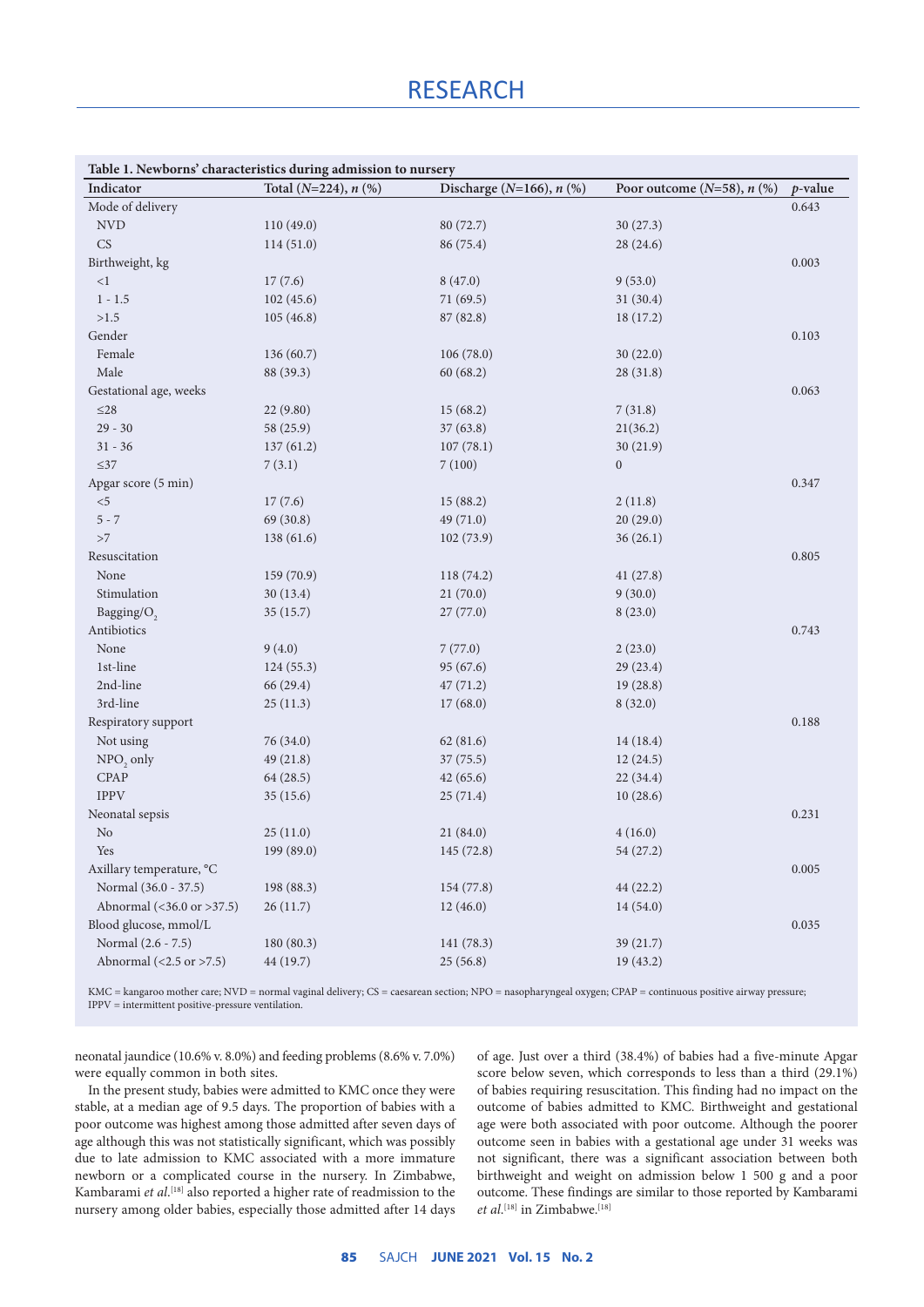### **RESEARCH**

| Indicator           | Total $(N=224)$ , n $(\%)$ | Discharged ( $N=166$ ), $n$ (%) | Poor outcome $(N=58)$ , n $(\%)$ | $p$ -value |
|---------------------|----------------------------|---------------------------------|----------------------------------|------------|
| Maternal age, years |                            |                                 |                                  | 0.645      |
| <19                 | 24(10.7)                   | 16(66.6)                        | 8(33.4)                          |            |
| $19 - 35$           | 186(83.0)                  | 139(74.7)                       | 47(25.3)                         |            |
| $>35$               | 14(6.30)                   | 11(78.6)                        | 3(21.5)                          |            |
| Parity              |                            |                                 |                                  | 0.292      |
| Primigravida        | 82(36.6)                   | 56(68.3)                        | 26(31.7)                         |            |
| Multigravida        | 139(62.0)                  | 108(77.7)                       | 31(22.3)                         |            |
| Grand multi         | 3(1.40)                    | 2(66.6)                         | 1(33.4)                          |            |
| Antenatal visit     |                            |                                 |                                  | 0.317      |
| Booked              | 194(86.6)                  | 146(75.2)                       | 48(24.8)                         |            |
| Unbooked            | 30(13.4)                   | 20(66.6)                        | 10(33.4)                         |            |
| <b>HIV</b> status   |                            |                                 |                                  | 0.017      |
| Negative            | 145(64.7)                  | 100(68.8)                       | 45(31.2)                         |            |
| Positive            | 79(35.5)                   | 66 (83.5)                       | 13(16.5)                         |            |
| Antenatal problem   |                            |                                 |                                  | 0.137      |
| None                | 71(31.6)                   | 56(78.8)                        | 15(21.2)                         |            |
| Pregnancy-related   | 148(66.0)                  | 108(73.0)                       | 40(27.0)                         |            |
| Chronic disease     | 5(2.4)                     | 2(40.0)                         | 3(60.0)                          |            |

| Table 3. Newborns' characteristics during admission to kangaroo mother care unit |                            |                                |                                    |            |  |  |
|----------------------------------------------------------------------------------|----------------------------|--------------------------------|------------------------------------|------------|--|--|
| Indicator                                                                        | Total ( $N=224$ ), $n$ (%) | Discharge ( $N=166$ ), $n$ (%) | Poor outcome $(N=58)$ , $n$ $(\%)$ | $p$ -value |  |  |
| Age on admission, days                                                           |                            |                                |                                    | 0.423      |  |  |
| $1 - 7$                                                                          | 101(45.0)                  | 79 (78.2)                      | 22(21.8)                           |            |  |  |
| $8 - 14$                                                                         | 76 (34.0)                  | 53 $(69.7)$                    | 23(30.3)                           |            |  |  |
| $\geq$ 15                                                                        | 47(21.0)                   | 34(72.3)                       | 13(27.7)                           |            |  |  |
| Weight on admission, kg                                                          |                            |                                |                                    | 0.000      |  |  |
| $1 - 1.25$                                                                       | 20(9.0)                    | 11(55.0)                       | 9(45.0)                            |            |  |  |
| $>1.25 - 1.5$                                                                    | 62(27.6)                   | 38(61.3)                       | 24(38.7)                           |            |  |  |
| $>1.5 - 1.57$                                                                    | 87 (38.8)                  | 66 (75.8)                      | 21(24.2)                           |            |  |  |
| >1.57                                                                            | 55(24.6)                   | 51 (92.7)                      | 4(7.30)                            |            |  |  |
| Problem on admission                                                             |                            |                                |                                    | 0.206      |  |  |
| Weight gain                                                                      | 7(3.2)                     | 6(85.7)                        | 1(14.3)                            |            |  |  |
| Prematurity-related                                                              | 96(42.8)                   | 76(79.0)                       | 20(21.0)                           |            |  |  |
| Sepsis                                                                           | 121(54.0)                  | 84 (69.4)                      | 37(30.6)                           |            |  |  |
| Axillary temperature, °C                                                         |                            |                                |                                    | 0.008      |  |  |
| Normal (36.0 - 37.5)                                                             | 217(96.8)                  | 164(75.6)                      | 53(24.4)                           |            |  |  |
| Abnormal (<36.0 - >37.5)                                                         | 7(3.20)                    | 2(28.6)                        | 5(71.4)                            |            |  |  |
| Blood glucose, mmol/L                                                            |                            |                                |                                    | 0.006      |  |  |
| Normal $(2.6 - 7.5)$                                                             | 213(95.0)                  | 163(76.5)                      | 50(23.5)                           |            |  |  |
| Abnormal $(2.6 \text{ or } >7.5)$                                                | 11(5.0)                    | 3(27.3)                        | 8(72.7)                            |            |  |  |
| New problem in KMC                                                               |                            |                                |                                    | 0.000      |  |  |
| Weight gain                                                                      | 186(83.0)                  | 149(80.2)                      | 37(19.9)                           |            |  |  |
| Food intolerance                                                                 | 17(7.6)                    | 8(47.0)                        | 9(53.0)                            |            |  |  |
| Anaemia                                                                          | 17(7.6)                    | 7(41.2)                        | 10(58.8)                           |            |  |  |
| Other                                                                            | 4(1.8)                     | 2(50.0)                        | 2(50.0)                            |            |  |  |
|                                                                                  |                            |                                |                                    |            |  |  |

Most babies received antibiotics (96%) and some form of respiratory support (66%) prior to admission to KMC but this was not associated with a poorer outcome. A clinical diagnosis of sepsis was more common in the nursery than the KMC unit (89% v. 54%) but this had no association with the outcome in the KMC unit. An abnormal temperature was more common in the nursery than in the KMC unit (11.7% v. 3.2%) although in both sites this was associated with a statistically significant increase in poor outcome from KMC.

A similar finding occurred with abnormal blood glucose levels, which were more common in the nursery but statistically significant in both the nursery and KMC unit. Both Cattaneo et al.<sup>[19]</sup> and Rahman *et al.*<sup>[20]</sup> reported a higher incidence of abnormal temperature in the nursery than the KMC unit, although neither reported on the association of this observation with the outcome of newborns.

One in 10 (10.7%) babies admitted to KMC had a teenage mother, which is a lower proportion than the 17.6% of teenage mothers in the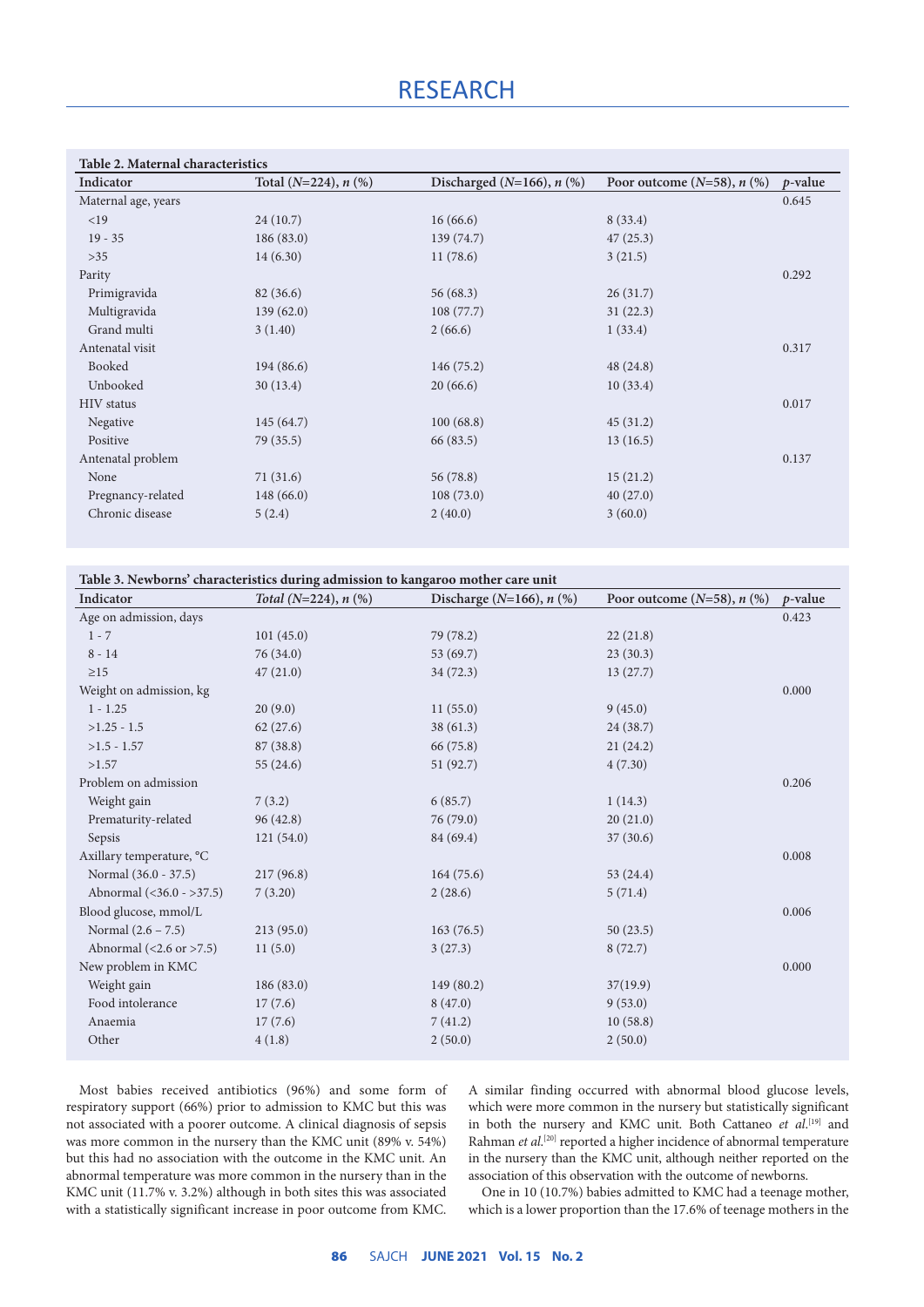| <b>Table 4. Reasons for poor outcomes</b> |                               |                                |                           |  |  |
|-------------------------------------------|-------------------------------|--------------------------------|---------------------------|--|--|
| $Reason*$                                 | Total<br>$(N=58),$<br>$n(\%)$ | Readmission<br>$(N=51), n$ (%) | Death<br>$(N=7),$<br>n(%) |  |  |
| Maternal cause                            | 1(1.7)                        | 1(2.0)                         | $\Omega$                  |  |  |
| Feed intolerance                          | 5(8.6)                        | 5(9.8)                         | $\theta$                  |  |  |
| Aspiration                                | 4(6.9)                        | 1(2.0)                         | 3(42.8)                   |  |  |
| pneumonia                                 |                               |                                |                           |  |  |
| Neonatal sepsis                           | 32(55.2)                      | 31(60.6)                       | 1(14.3)                   |  |  |
| Neonatal jaundice                         | 6(10.3)                       | 6(11.8)                        | $\Omega$                  |  |  |
| Anaemia                                   | 6(10.3)                       | 6(11.8)                        | $\Omega$                  |  |  |
| Apnoea only                               | 2(3.5)                        | $\Omega$                       | 2(28.6)                   |  |  |
| Other                                     | 2(3.5)                        | 1(2.0)                         | 1(14.3)                   |  |  |
| *For readmission/death.                   |                               |                                |                           |  |  |

general newborn population in KZN reported in the District Health Barometer.[9] This difference is possibly because babies of teenage mothers have a higher mortality rate<sup>[10]</sup> and did not survive long enough to be admitted to KMC, as 75% of newborn deaths occur within the first week of life and 55% of babies in this study were admitted to KMC after seven days of age.<sup>[3]</sup>

The higher proportion of newborns admitted to KMC with poor outcomes whose mothers were primigravid, grand multiparous or unbooked is similar to Onyema *et al*.'s[11] experience in Nigeria. Newborns who were HIV exposed had a better outcome, which is contrary to other reports from KZN where Naidoo *et al*. [12] found a worse outcome with HIV exposure; and Luthuli *et al.*<sup>[13]</sup> reported no difference in outcome in very-low birthweight babies (VLBW) in association with maternal HIV status. This finding may relate to sample selection as only babies who survived to be admitted to KMC were included in this study. It is possible that a higher proportion of HIV-unexposed babies were admitted to KMC as the HIV-exposed babies possibly did worse in the nursery and did not survive to be transferred to KMC.

Two-thirds (66%) of babies admitted to KMC had mothers with pregnancy-related complications, and a quarter (24%) had mothers with chronic medical conditions during their antenatal period. Pregnancy-related problems included prolonged rupture of membranes, oligohydramnios, antepartum haemorrhage, gestational diabetes or pregnancy-induced hypertension. Khashu *et al*. [14] identified the same risk factors while Shapiro-Mendoza *et al*. [15] identified maternal medical conditions as the greatest risk factor for newborn morbidity, especially intrauterine growth retardation.

Half (51%) of the mothers had a caesarean section, which is higher than the provincial average for KZN of 30.7%[16] but similar to the 42.4% reported from the Lower Umfolozi War Memorial District Hospital.<sup>[17]</sup> However, the mode of delivery did not influence the newborn outcome. Although there was a predominance of female babies and they had a slightly lower proportion with a poor outcome, this factor was not statistically significant.

The present study highlights the importance of admission weight, abnormal observations during admission to KMC, and the emergence of new problems as markers of a poor newborn outcome.

### **Conclusion**

Three-quarters of babies admitted to KMC had an uneventful course and were discharged home, while 26% of babies experienced poor outcomes, with seven dying in the KMC units and 51 requiring readmission to the nursery. Poor outcomes were associated with a birthweight or weight on admission to KMC below 1 500 g and with an abnormal temperature or blood glucose level during admission to the nursery or KMC unit.

Admission criteria may need to be reviewed and responses to abnormal observations strengthened in line with individual KMC unit resources.

**Declaration.** The manuscript was submitted in partial fulfilment of the requirements for the MMed degree of the University of KwaZulu-Natal. **Acknowledgements.** We thank the staff and patients in the KMC units at both RKKH and MGMH hospitals.

**Author contributions.** WB was responsible for conceptualisation of the research, data collection and analysis and preparation of the manuscript; NK was co-supervisor and responsible for conceptualisation of the research and review of the draft manuscript; NHM was the principal supervisor and contributed to the conceptualisation of the research, data analysis and preparation of the manuscript.

#### **Funding.** None.

**Conflicts of interest.** None.

- 1. Bamford LJ, McKerrow NH, Barron P, Aung Y. Child mortality in South Africa: Fewer deaths, but better data are needed. S Afr Med J 2018;108(3):25-32. <https://doi.org/10.7196/SAMJ.2017.v108i3b.12779>
- 2. National Department of Health. National perinatal morbidity and mortality committee (NaPeMMCo) annual report 2018. Pretoria: NDoH, 2018.
- 3. United Nations Inter-agency Group for Child Mortality Estimation. Levels & Trends in Child Mortality: Report 2019. Estimates developed by the United Nations Inter-agency Group for Child Mortality Estimation. New York: United Nations Children's Fund; 2019.
- 4. Howson CP, Kinney MV, McDougall L, Lawn JE. Born too soon: Preterm birth matters. Reproductive Health 2013;10(Suppl 1):S1. [http://www.](http://www.reproductive-health-journal.com/content/10/S1/S1) [reproductive-health-journal.com/content/10/S1/S1](http://www.reproductive-health-journal.com/content/10/S1/S1)
- 5. Charpak N, Ruiz-Pelaez JG, De Calume Figueroa Z. Current knowledge of kangaroo mother intervention. Curr Opin Pediatr 1996;8:108-112. [https://](https://doi.org/10.1097/00008480-199604000-00004) [doi.org/10.1097/00008480-199604000-00004](https://doi.org/10.1097/00008480-199604000-00004)
- 6. Cattaneo A, Davanzo R, Uxa F, Tamburlini G. Recommendations for the implementation of kangaroo mother care for low birth weight infants. International network on kangaroo mother care. Acta Paediatr 1998;87(4):440-445. <https://doi.org/10.1111/j.1651-2227.1998.tb01475.x>
- 7. Nyqvist KH, Anderson GC, Bergman N, et al. Towards universal kangaroo mother care: Recommendations and report from the first European conference and seventh international workshop on kangaroo mother care. Acta Paediatrica 2010;99(6):820-826. [https://doi.org/10.1111/j.1651-](https://doi.org/10.1111/j.1651-2227.2010.01787.x) [2227.2010.01787.x](https://doi.org/10.1111/j.1651-2227.2010.01787.x)
- 8. Rodriguez AN, Nel M, Dippenaar H, Prinsloo EA. Good short-term outcome of kangaroo mother care in low birth weight infants in a rural South African hospital. S Afr Family Practice 2007;49(5):15-15c. [https://www.ajol.info/](https://www.ajol.info/index.php/safp/article/view/13363/64214) [index.php/safp/article/view/13363/64214](https://www.ajol.info/index.php/safp/article/view/13363/64214)
- 9. Massyn N, Pillay Y, Padarath A. District Health Barometer. Health Systems 2017/2018. Durban: Health System Trust; 2019.
- 10. Neal S, Channon AA, Chintsanya J. The impact of young maternal age at birth on neonatal mortality: Evidence from 45 low and middle income countries. PLoS ONE 2018;13(5):e0195731. [https://doi.org/10.1371/journal.](https://doi.org/10.1371/journal.pone.0195731) [pone.0195731](https://doi.org/10.1371/journal.pone.0195731)
- 11. Onyema MC, Obi VO, Nwafor JI, et al. Profiling the socio-demographic characteristics and outcome of preterm delivery in Alex Ekwueme Federal University Teaching Hospital Abakaliki. Open J Obstetr Gynecol 2019;9(8):1168.<https://doi.org/10.4236/ojog.2019.98113>
- 12. Naidoo M, Sartorius B, Tshimanga-Tshikala G. Maternal HIV infection and preterm delivery outcomes at an urban district hospital in KwaZulu-Natal 2011. Southern Afr J Infect Dis 2016;31(1):25-28. [https://doi.org/10.1080/2](https://doi.org/10.1080/23120053.2016.1118838) [3120053.2016.1118838](https://doi.org/10.1080/23120053.2016.1118838)
- 13. Luthuli NP, McKerrow NH. Short-term outcomes of infants with an extremely low birth weight in a resource-limited neonatal intensive care unit, Grey's Hospital, KwaZulu-Natal. S Afr J Child Health 2019;13(3):120-124. [https://](https://doi.org/10.7196/SAJCH.2019.v13i3.1575) [doi.org/10.7196/SAJCH.2019.v13i3.1575](https://doi.org/10.7196/SAJCH.2019.v13i3.1575)
- 14. Khashu M, Narayanan M, Bhargava S, Osiovich H. Perinatal outcomes associated with preterm birth at 33 to 36 weeks' gestation: A populationbased cohort study. Pediatr 2009;123(1):109-113. [https://doi.org/10.1542/](https://doi.org/10.1542/peds.2007-3743) [peds.2007-3743](https://doi.org/10.1542/peds.2007-3743)
- 15. Shapiro-Mendoza CK, Tomashek KM, Kotelchuck M, et al. Effect of latepreterm birth and maternal medical conditions on newborn morbidity risk. Pediatr 2008;121(2):e223-e232. <https://doi.org/10.1542/peds.2006-3629>
- 16. Massyn N, Padarath A, English R, editors. Maternal, Child and Women's Health Barometer 2016. Durban: Health Systems Trust; 2018.